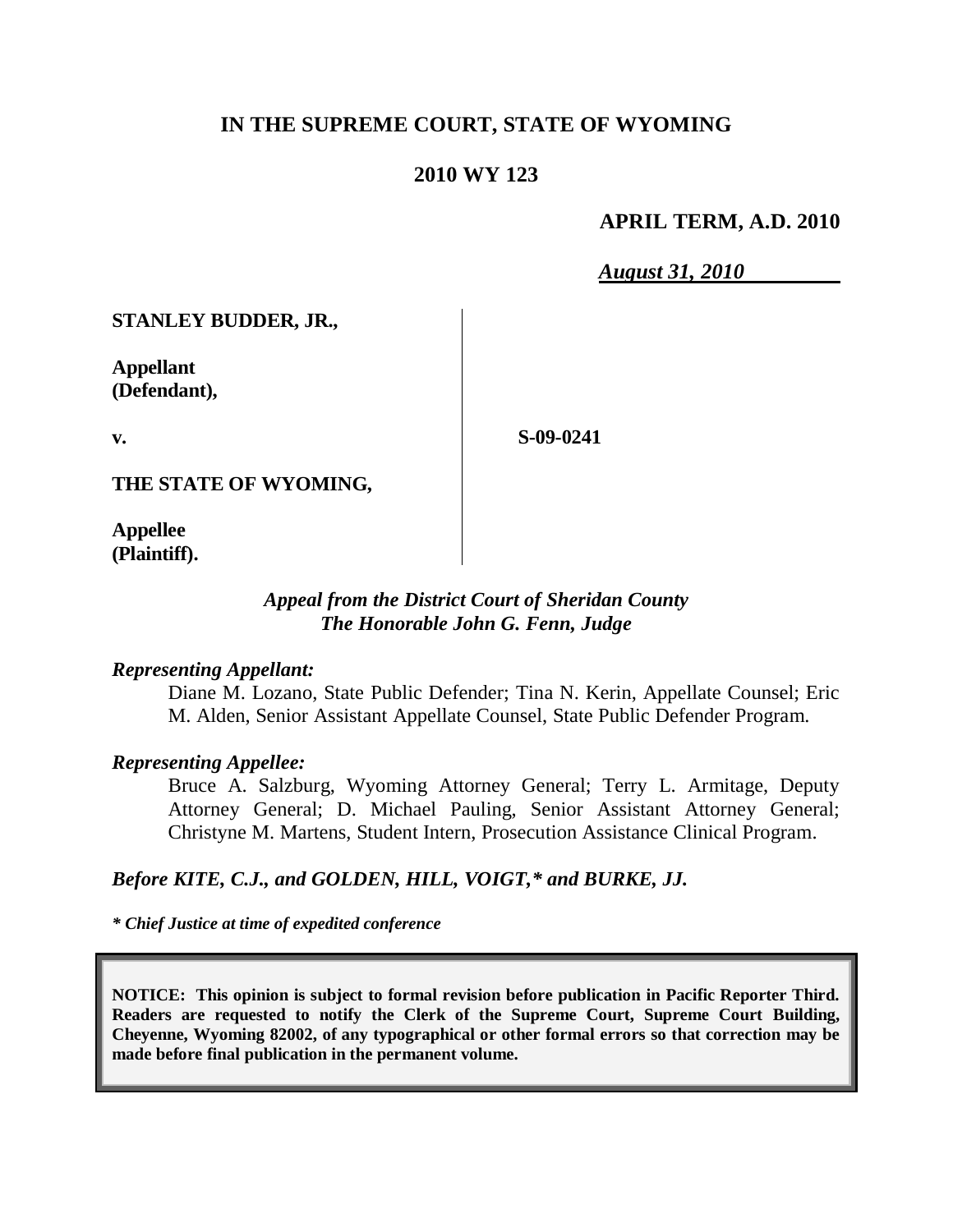#### **GOLDEN**, Justice.

[¶1] Stanley Budder, Jr. (Budder) was convicted of burglary in violation of Wyo. Stat. Ann. § 6-3-301 (LexisNexis  $2009$ <sup>1</sup> and wrongful taking or disposing of property in violation of Wyo. Stat. Ann. § 6-3-403 (LexisNexis 2009). 2 On appeal, he challenges a jury instruction he argues relieved the State of proving all elements of the crimes charged beyond a reasonable doubt. We affirm.

#### **ISSUE**

[¶2] Budder presents one issue for our review:

Did the court improperly instruct the jury as to the burden shift required when excusing possession of recently stolen property when the defense theory was to deny possession rather than attempting to explain it?

### **FACTS**

[¶3] The Crazy Woman Saloon in Dayton, Wyoming, was burglarized on October 20, 2008. Over \$3,000 in cash was taken in the burglary. The money, sorted by denomination and bundled in \$100 increments, was contained in a gallon size zip-lock bag. About one week after the burglary, an individual named Tony Fox returned approximately \$1,600 cash to the Crazy Woman Saloon. The money was sorted, bundled and contained in a gallon size zip-lock bag.

 $\overline{a}$ 

<sup>2</sup> Wyo. Stat. Ann.  $\S$  6-3-403 states, in relevant part:

(a) A person who buys, receives, conceals or disposes of property which he knows, believes or has reasonable cause to believe was obtained in violation of law is guilty of:

<sup>&</sup>lt;sup>1</sup> Wyo. Stat. Ann.  $§$  6-3-301 states, in relevant part:

<sup>(</sup>a) A person is guilty of burglary if, without authority, he enters or remains in a building, occupied structure or vehicle, or separately secured or occupied portion thereof, with intent to commit larceny or a felony therein.

<sup>(</sup>i) A felony punishable by imprisonment for not more than ten (10) years, a fine of not more than ten thousand dollars (\$10,000.00), or both, if the value of the property is one thousand dollars (\$1,000.00) or more[.]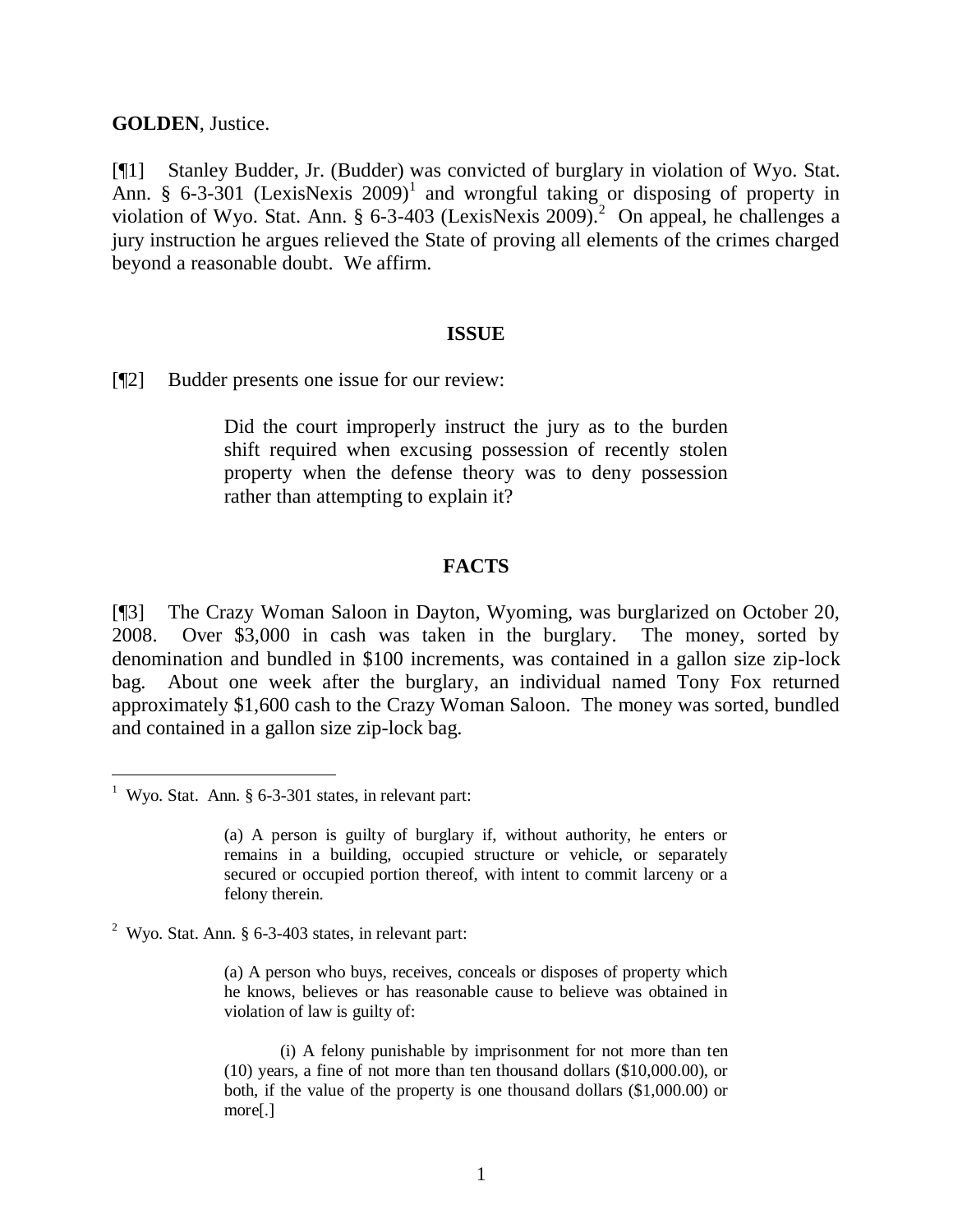[¶4] Fox testified he had gotten the money from Budder. Fox explained Budder had come to his residence the night before he returned the money and the two of them drank and watched movies. During the course of the evening, Budder produced the moneyfilled zip-lock bag and placed it on a coffee table. When Fox questioned Budder about the money, Budder gave no answer. Budder then made a statement to the effect that he would have to hurt Fox because Fox now knew too much. Fox got nervous and waited for Budder to fall asleep. He then took the money from Budder and left his residence. Believing the money to be a portion of the money stolen from the Crazy Woman Saloon, Fox returned the money there.

[¶5] Further investigation revealed Budder was at the Crazy Woman Saloon until closing time the night of the robbery; Budder knew where and how the money was kept at the Crazy Woman Saloon; Budder had no alibi for the time of the robbery; Budder was burdened with various debts at the time of the robbery; and Budder did not have steady employment at the time of the robbery.

[¶6] Budder consistently denied ever possessing the money. Budder, in his appellate brief, summarizes the general flavor of the trial proceedings:

> The prosecution theory was that Mr. Budder had sole possession and that Mr. Fox was a fine, civic-minded hero who stole the money from Budder in order to eventually, after much soul-searching, return it to its rightful owner. The defense theory was that Mr. Fox always had exclusive possession of the money and only after being observed by Mr. Budder with the ill-gotten loot, did he attempt to throw off suspicion by returning the remaining money and blaming Mr. Budder.

After a three-day trial, a jury convicted Budder of both burglary and wrongful taking or disposing of property.

## **DISCUSSION**

## *Standard of Review*

 $\overline{a}$ 

[¶7] We review alleged errors in formulating jury instructions for an abuse of discretion.<sup>3</sup> Trial courts are afforded substantial latitude to tailor the instructions to the

<sup>&</sup>lt;sup>3</sup> The State suggests Budder did not adequately object to the challenged jury instruction at trial and our review should be limited to a review for plain error. While the objection was dangerously casual, under the circumstances of this case we will accept the issue as preserved for our review.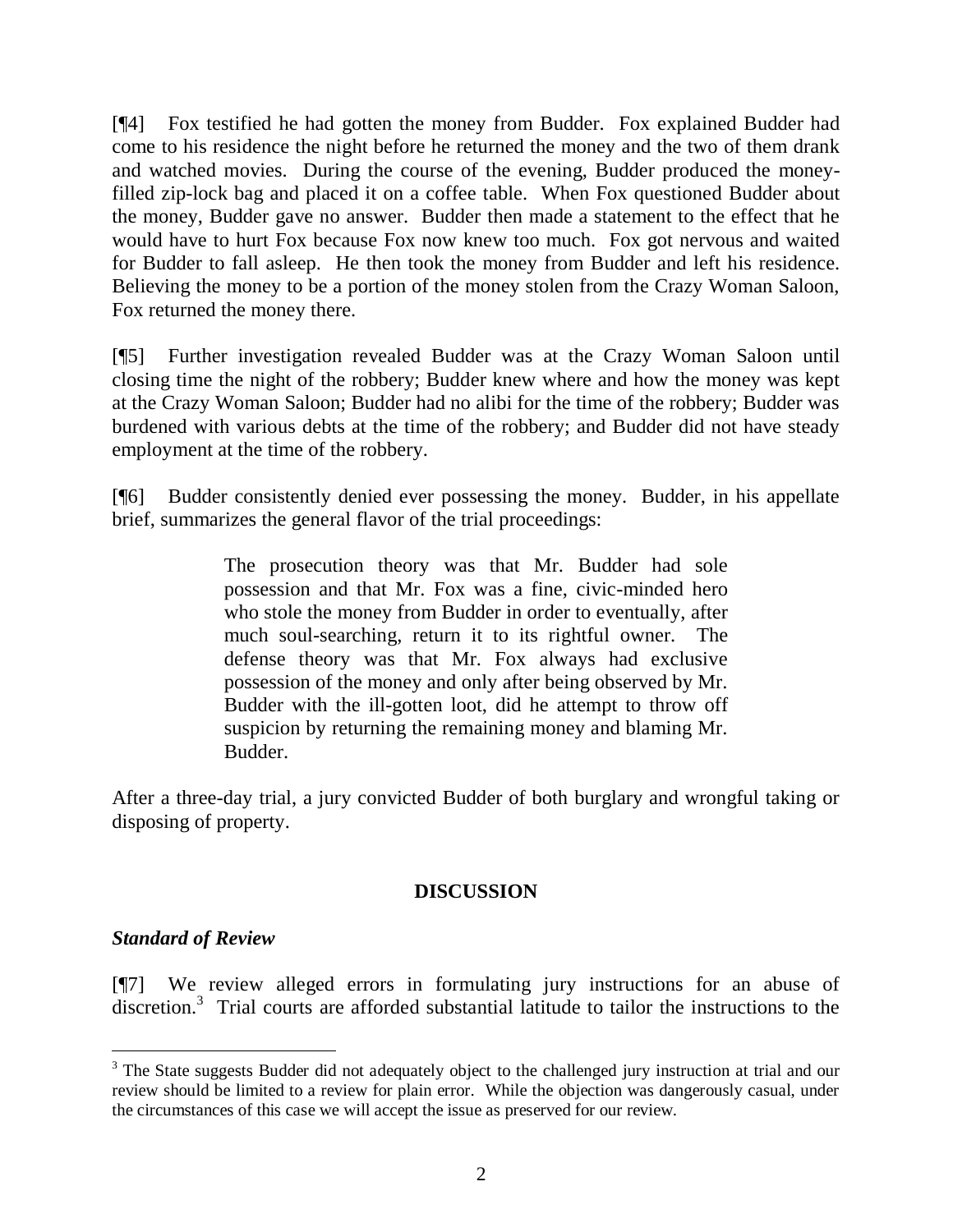facts of the case. A trial court does not abuse its discretion by referring the jury to instructions that, when viewed as a whole and in the context of the entire trial, fairly and adequately cover the issues. *Garza v. State*, 2010 WY 64, ¶ 19, 231 P.3d 884, 890 (Wyo. 2010); *Luedtke v. State*, 2005 WY 98, ¶ 28, 117 P.3d 1227, 1232 (Wyo. 2005); *Coburn v. State*, 2001 WY 30, ¶ 9, 20 P.3d 518, 520 (Wyo. 2001); *Merchant v. State*, 4 P.3d 184, 190 (Wyo. 2000); *Ellison v. State*, 3 P.3d 845, 849 (Wyo. 2000); *Harris v. State*, 933 P.2d 1114, 1126 (Wyo. 1997).

### *Jury Instruction*

[¶8] Budder challenges the following jury instruction:

Possession of recently stolen property is not of itself sufficient to permit a finding that the Defendant is guilty of the crimes here charged. However, possession of recently stolen property, if not satisfactorily explained is ordinarily a circumstance from which the jury may reasonably draw the inference and find, in the light of surrounding circumstances shown by the evidence in the case, that the person in possession knew the property had been stolen, and is also a circumstance from which the jury may reasonably draw the inference that the person in possession not only knew it was stolen property, but also participated in some way in the theft of the property.

However, you are never required to make this inference. It is the exclusive province of the jury to determine whether the facts and circumstances shown by the evidence in this case warrant any inference which the law permits the jury to draw from the possession of stolen property.

Although possession is a strong circumstance tending to show guilt, there must be corroborative evidence tending to prove Defendant's guilt of each charge. However, this corroborative evidence need only be slight and may include: whether the Defendant had the opportunity to commit the crime charged, his conduct, his false or contradictory statements, if any, or other statements he may have made with respect to the property and any other evidence which tends to connect him with the crime.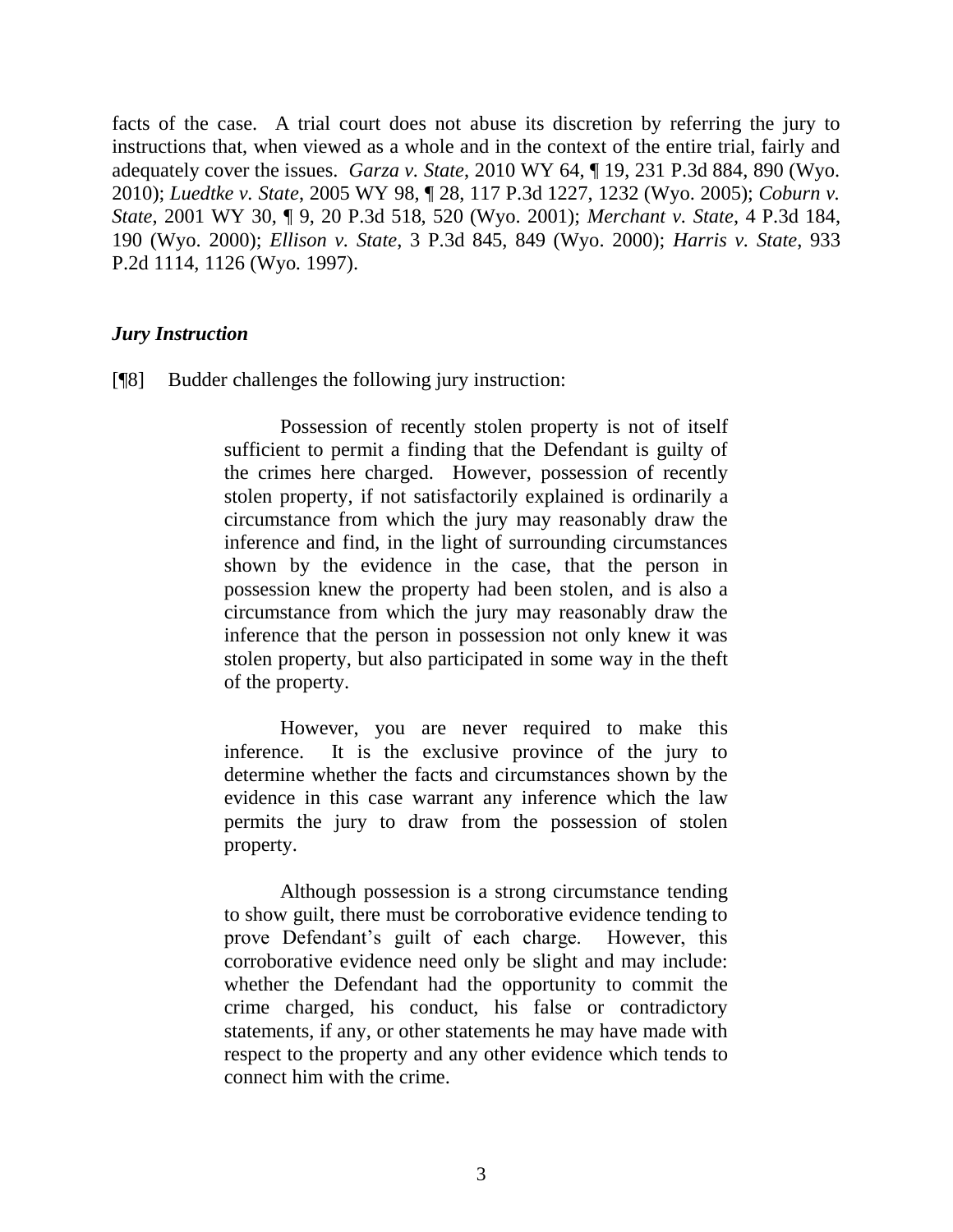If you find beyond a reasonable doubt from the evidence that the property was stolen and that, while recently stolen, the property was in the possession of the Defendant, you may, from those facts, draw the inference that the property was possessed by the Defendant with knowledge that it was stolen, but also that the Defendant participated in some way in the theft, unless such possession by the Defendant is explained to the satisfaction of the jury by other facts and circumstances in evidence of the case.

In considering whether possession of recently stolen property has been satisfactorily explained, you are reminded that in the exercise of constitutional rights the accused need not take the witness stand and testify.

Possession may be satisfactorily explained through other circumstances, other evidence, independent of any testimony of the accused.

### *Propriety of Instruction*

 $\overline{a}$ 

[¶9] This instruction is virtually identical to an instruction approved by this Court in *Vanvorst v. State*, 1 P.3d 1223, 1230-31 (Wyo. 2000). Budder accepts that the instruction reflects a correct statement of law in cases, such as *Vanvorst*, where the defendant is caught in actual possession of recently stolen property.<sup>4</sup> Budder argues, however, the instruction is nonsensical when applied to his case because of his denial of possession of the recently stolen cash. We do not agree that the distinction being pressed by Budder is critical to a determination of the applicability of this instruction.

[¶10] A trial court's instructions to a jury are to be written with the particular facts and legal theories of each case in mind. *Montez v. State*, 2009 WY 17, ¶ 21, 201 P.3d 434, 441 (Wyo. 2009); *Janpol v. State*, 2008 WY 21, ¶ 7, 178 P.3d 396, 400 (Wyo. 2008). Thus, the applicability of an instruction hinges, in part, on whether the instruction is supported by an appropriate evidentiary basis. The instruction at issue requires the jury to find "beyond a reasonable doubt from the evidence that the property was stolen and that, while recently stolen, the property was in the possession of the Defendant." Budder's argument seemingly posits a jury cannot make this determination unless a defendant is caught by law enforcement in actual possession of recently stolen property. This is obviously false. In this case, the State's evidence against Budder included the

<sup>&</sup>lt;sup>4</sup> In *Vanvorst*, the defendant was arrested driving a stolen vehicle.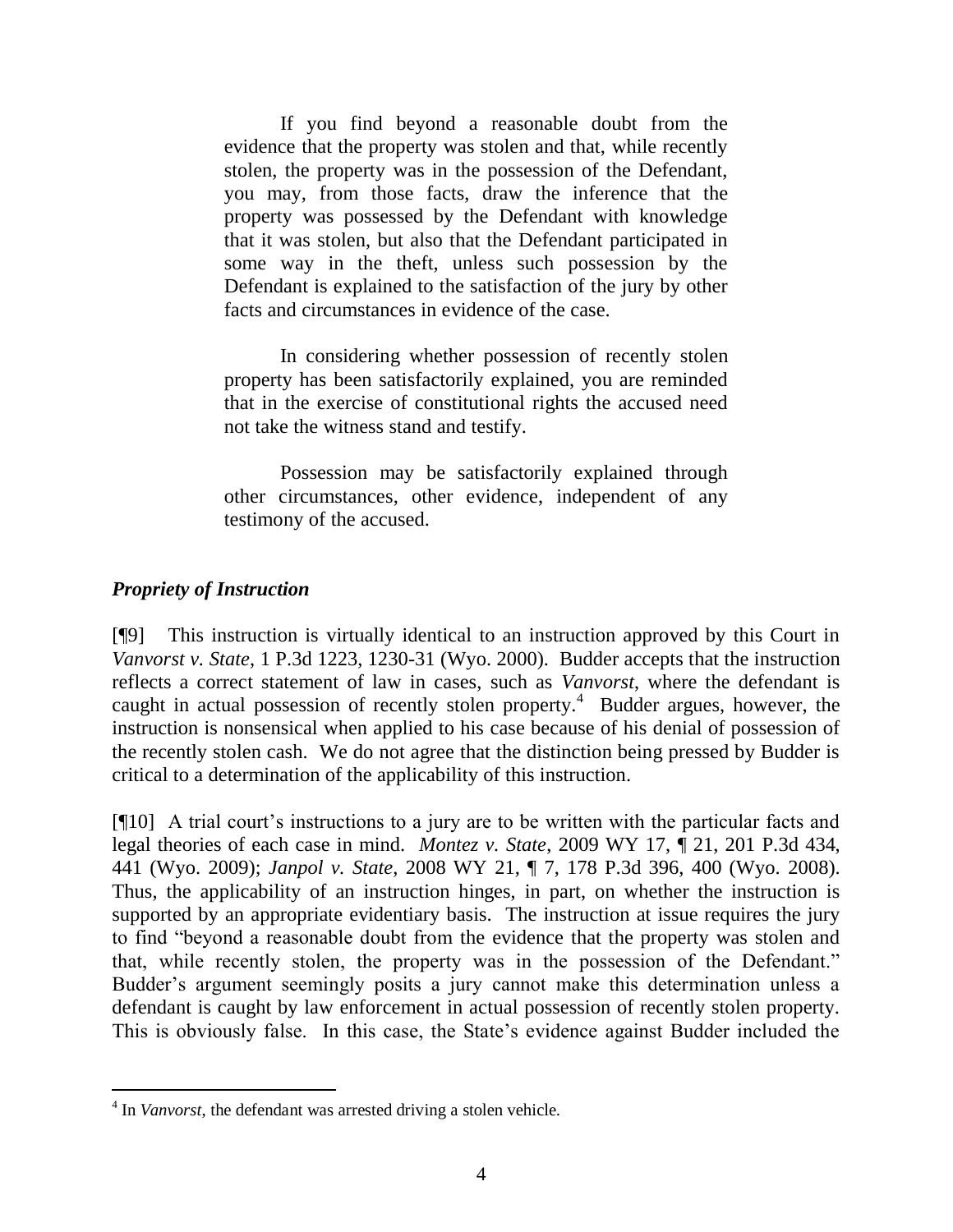testimony of Fox and other corroborating and circumstantial evidence. The evidence presented sufficed to support the giving of this instruction to the jury.

[¶11] In a corresponding argument, Budder claims it was improper for the trial court to give the instruction because there was no rational connection between the evidence and the inference. We agree there must be a rational connection between an inferred fact and proven facts. For it to be proper to give an instruction on an inference, it must be shown that it is more likely than not that the inferred fact flows from the proven fact on which it is made to depend. *Barnes v. United States*, 412 U.S. 837, 842, 93 S. Ct. 2357, 2361, 37 L. Ed. 2d 380 (1973). The inquiry is case specific. The inference must be "one common sense justifies in light of the established facts of the case." *Harley v. State*, 737 P.2d 750, 755 (Wyo. 1987). Budder again, however, ignores the State's evidence. Instead, he argues there was no rational connection between his being *accused* of possession of the stolen cash and his being involved in the theft. The proper focus should be on the relationship between his actual possession of the stolen cash, should the jury find such possession was proven beyond a reasonable doubt, and the inference that Budder was involved in the theft of the cash. Given the totality of the evidence presented by the State, we find the jury could rationally determine that it was more likely than not that Budder was involved in the theft of the cash once it determined Budder possessed the cash. Again, the instruction was supported by the evidence.

[¶12] Budder next argues the inference referred to in the instruction mandated he present a satisfactory explanation for possession of the cash in order to prevent the jury from finding he was involved in its theft.<sup>5</sup> Budder continues that, since he denied possession, it is irreconcilable with his defense.

[¶13] This argument is based on a misapprehension of the language of the instruction. The instruction does not demand a defendant explain possession of recently stolen property. It does not demand a jury return a verdict of guilty if a defendant fails to do so. Indeed, the instruction expressly charges the jury that it cannot find a defendant guilty without other corroborating evidence beyond mere possession. Thus, rather than steering a jury towards a guilty verdict, the instruction is a permissive instruction offering guidance to the jury that it *may* consider unexplained possession of recently stolen property as an inference that Budder "participated in some way in the theft" of the property, if they feel such an inference is warranted by the evidence as a whole. *See Vanvorst,* 1 P.3d at 1230-32. *See generally Huff v. State*, 992 P.2d 1071, 1075 (Wyo. 1999) (a permissive inference allows, but does not require, a jury to infer the elemental fact from proof by the State of the basic fact and places no burden of any kind on the defendant). As the instruction states:

 $\overline{a}$ 

<sup>&</sup>lt;sup>5</sup> Budder presents an argument that this inference should be applied to Fox, as the person known to possess the cash when he returned it to the Crazy Woman Saloon. Budder fails to recognize the sequential nature of the instruction. In order for the jury to reach the inference section of the instruction, it first must have found, beyond a reasonable doubt,that Budder was in possession of the cash.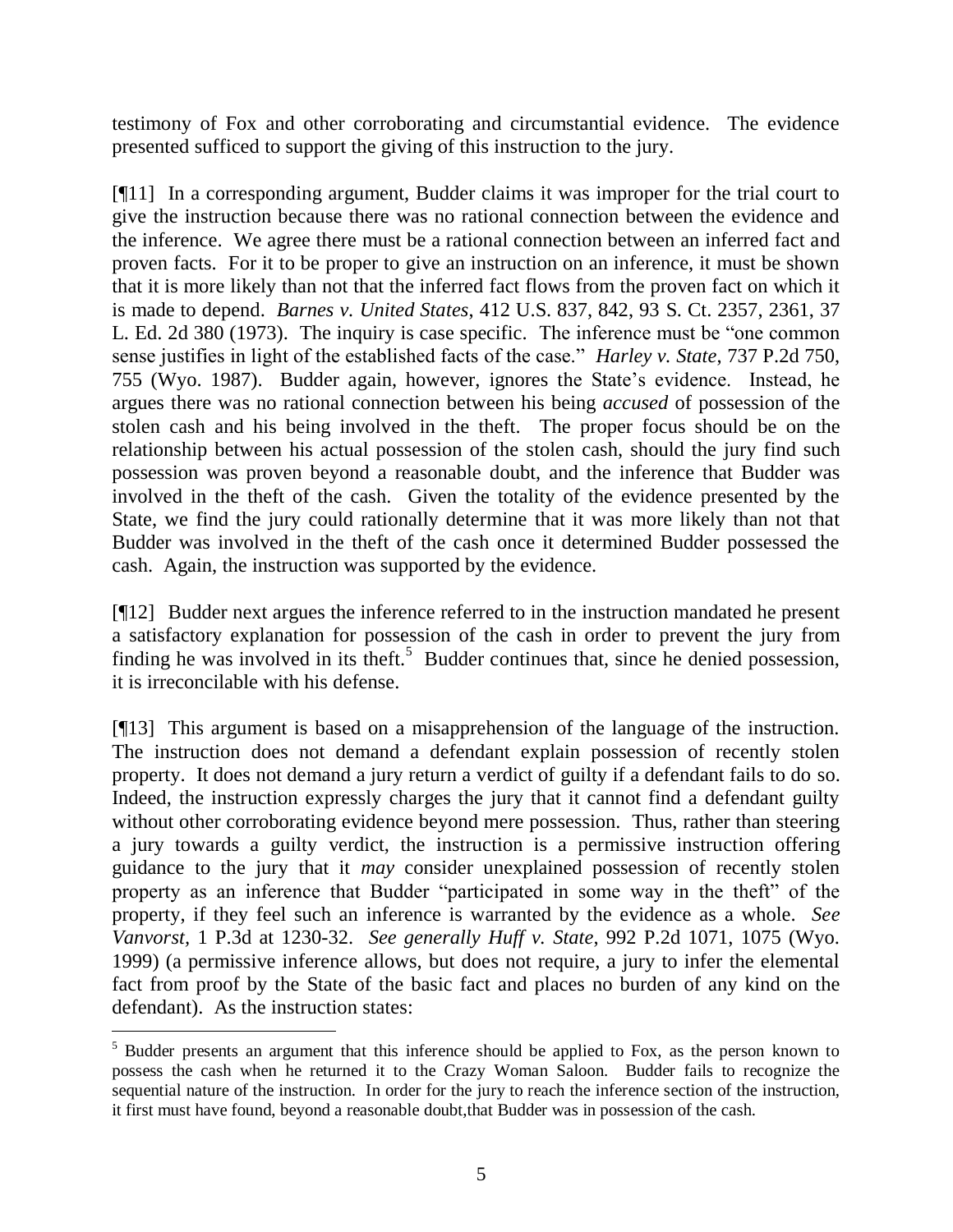[Y]ou are never required to make this inference. It is the exclusive province of the jury to determine whether the facts and circumstances shown by the evidence in this case warrant any inference which the law permits the jury to draw from the possession of stolen property.

Accordingly, Budder was not required under the instruction to offer an explanation, and the jury was not directed by the instruction to read anything into such a lack of explanation. The instruction did not impair Budder's ability to defend on the theory of lack of possession.

[¶14] Finally, Budder argues the instruction should have contained language instructing the jury that the burden of proof beyond a reasonable doubt applies to the inference. Budder cites Wyoming Rule of Evidence 303(c) in support of this argument:

## **Rule 303. Presumptions in criminal cases.**

\* \* \* \*

(c) *Instructing the Jury*. – Whenever the existence of a presumed fact against the accused is submitted to the jury, the court shall instruct the jury that it may regard the basic facts as sufficient evidence of the presumed fact but is not required to do so. In addition, if the presumed fact establishes guilt or is an element of the offense or negatives a defense, the court shall instruct the jury that its existence, on all the evidence, must be proved beyond a reasonable doubt.

[¶15] This argument is readily disposed of by existing Wyoming precedent. In *Huff v. State*, 992 P.2d 1071 (Wyo. 1999), the Court determined that, when a permissive instruction such as the one at issue is given, the mandate of W.R.E. 303 is satisfied by the inclusion in the jury instructions of other instructions informing the jury of the State's burden of proving all elements of an offense beyond a reasonable doubt. *Huff* at 1076. *See also Eckert v. State*, 680 P.2d 478, 483-84 (Wyo. 1984). No fewer than six such instructions were included in the instant case.

[¶16] Budder argues we should take this opportunity to overrule *Huff*. He points out that other states have concluded that their respective versions of W.R.E. 303 require language regarding the State's burden of proof be contained within the same instruction containing a permissive inference. Budder's supporting appellate argument, however, presents nothing new that causes us to reconsider our analysis in *Huff*. We continue to hold that, in keeping with our traditional standard of review of reading jury instructions as a whole